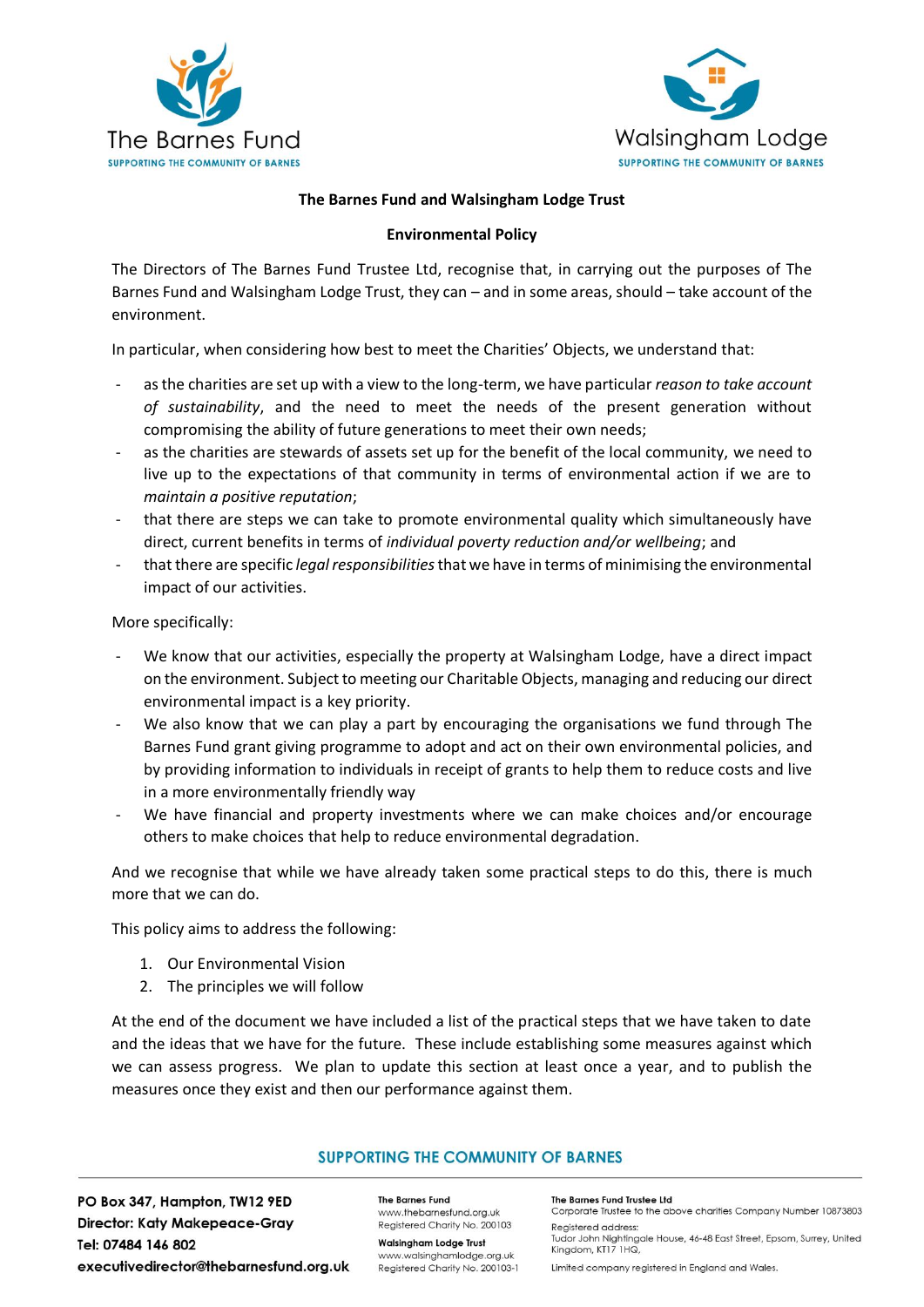### **Our Vision**

is to have a positive impact on the environment in general and, in particular where we operate in Barnes, for the wellbeing of current and future generations.

# **Our Principles**

We will comply with all regulatory environmental requirements.

In addition, subject to meeting our charitable Objects, as guardians of the fund for future generations, we will learn, collaborate and act so that we:

- Consider the impact of and, insofar as affordable and practical, work to reduce our direct carbon footprint in all our decisions,
- Measure our impact where this is feasible and monitor our progress so that we know where we can make the most significant changes and are able to report on progress insofar as practical
- Not just work to reduce our negative impact on the fauna and flora around us, such as the birds, animals and plants, but purposefully look to improve biodiversity and sustainability at Walsingham Lodge
- Favour suppliers that help us achieve our environmental principles
- Where we can, work with and encourage the organisations that we help to fund to adopt sound environmental aims and policies
- When considering our investment policy and choice of fund manager(s), take account of the environmental impact of the companies we invest in insofar as we are permitted to
- Update this policy annually and regularly publish what we have done and what we intend to do

Date: May 2022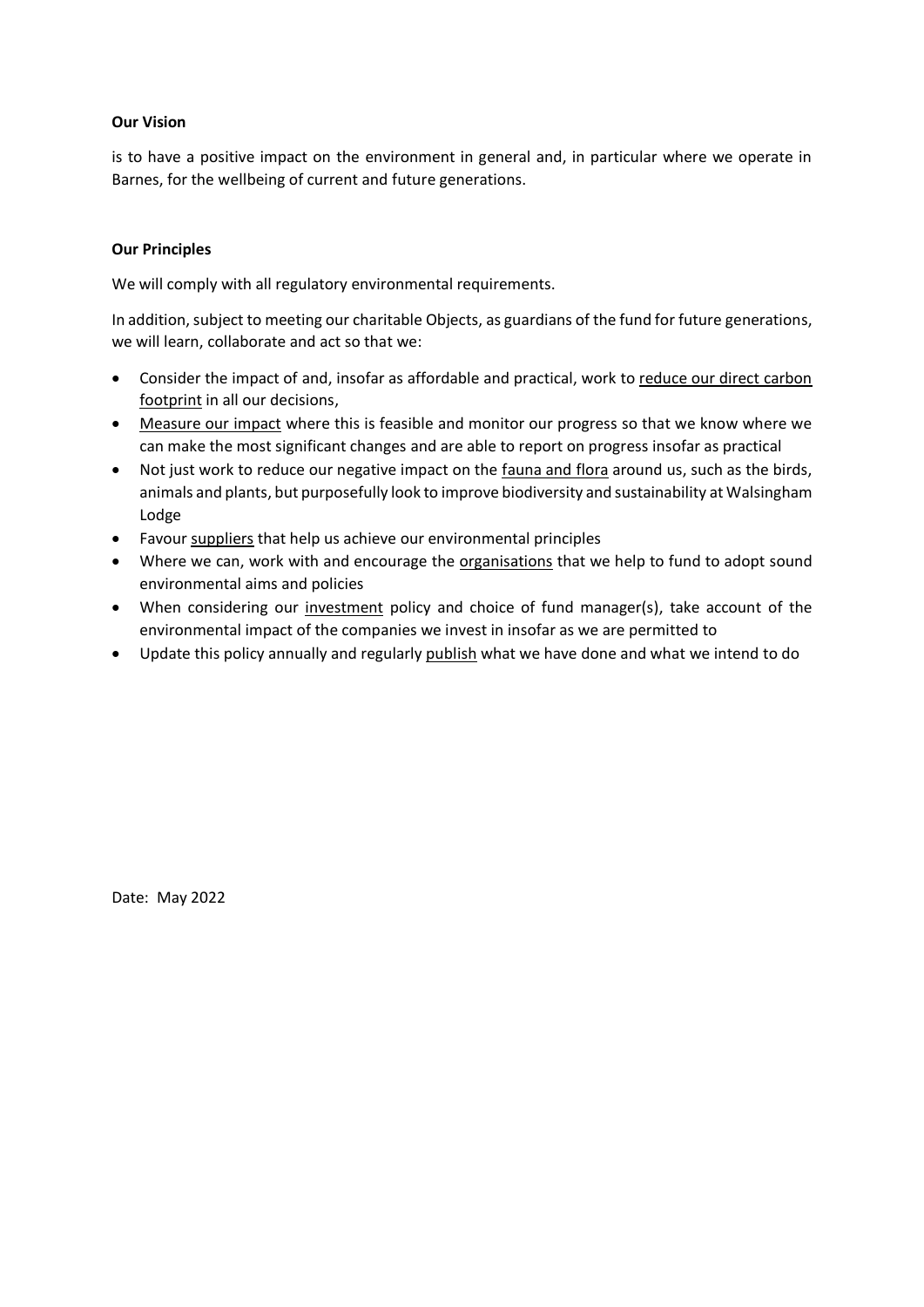# **Practical Steps taken to date – May 2022**

The biggest direct impact we can have is at our almshouses at Walsingham Lodge. Here are some of the actions we have already taken there:

- All properties have been re-assessed and given an energy performance certificate (EPC) rating of  $C<sub>1</sub>$
- The revised Residents Handbook includes an environment section which gives tips on ways to save energy (and reduce fuel bills).
- Undertaken an initial review of options for the laundry facility, in terms of energy efficient appliances that will last longer and a potential maintenance contract.
- Installed LED lights throughout the garden / exterior
- Installed LED lights throughout common parts
- Moved to use only peat-free compost.
- Encouraged and provided for resident composting
- Renovated the greenhouse and encouraged residents to use it to grow flowers and vegetables
- Replaced external paths as they become due for repair with a covering made from a sustainably sourced, recycled tyre product
- Started to adapt sustainably sourced products as internal areas come due for renovation so far applies to new flooring product for common parts, and bathroom panels in individual properties
- Obtained an environmental audit from *Habitats and Heritage<sup>1</sup>* , and registered our interest in the LBRUT Solar Together London Group and investigated a range of grant schemes, which we have typically not been eligible for given the properties are EPC rated C.
- Welcomed Barnes Community Gardeners to Walsingham Lodge to support a gardening club for residents (part funded by TBF)

In addition, in our grant making, we:

- Provide underlay when awarding a carpet grant
- Use Richmond Furniture Recycling Scheme when awarding a furniture grant
- Have switched to supplying higher-rated electrical goods to increase energy efficiency as well as durability. (AAA in the short-term, but terminology has changed in April 2021.)
- Signpost energy grant applicants to Citizens Advice Energy Scheme and Habitats and Heritage home audits via the referral agency.
- For organisational grant applicants, encourage those applying for a revenue grant to adopt and act on environmental policies.

And operationally, we have converted our filing system to drop-box and reduced paper printing of charity documents.

On investments, we have currently chosen CCLA as our fund manager. They state their approach to climate change as follows:

*We view climate change as the largest threat to our planet, ecosystems and communities, as well as a being a critical issue for long-term investors. We also recognise that the transition to a low* 

<sup>&</sup>lt;sup>1</sup> Habitats & Heritage is a result of the merger of Environment Trust and South West London Environment Network (SWLEN).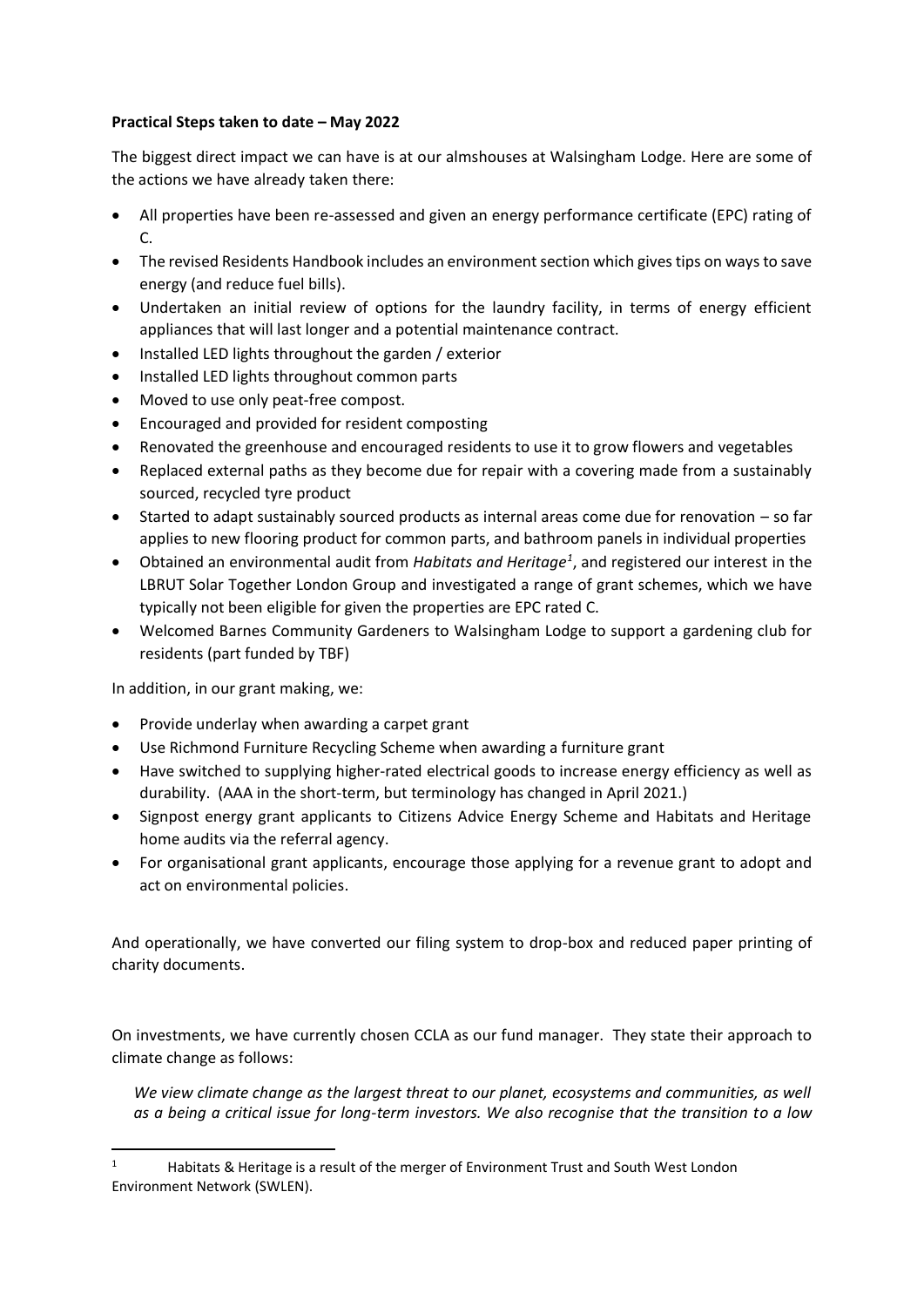*carbon economy presents investment opportunities. For these reasons we have long supported efforts to limit global temperature rises to substantially below two degrees Celsius above preindustrial levels.*

*As investors we have a duty to manage our financial exposure to climate related risk and to maximise the opportunities arising from the low carbon transition for our clients. We do this in five ways. First….., we conduct an annual review of the major risks and opportunities associated with climate change. Second… we seek to avoid investing in the companies, in the most exposed sectors, who are not properly preparing, or are not able to prepare, for the transition to a low carbon economy. Third, we engage with our holdings (ie companies we invest in) to support them in addressing and mitigating the risks that the low carbon economy poses to their business. Fourth, we seek to promote proactive climate regulation and legislation through interaction with public policy makers. Finally, we seek to…. dedicate capital to accelerating the low carbon economy.*